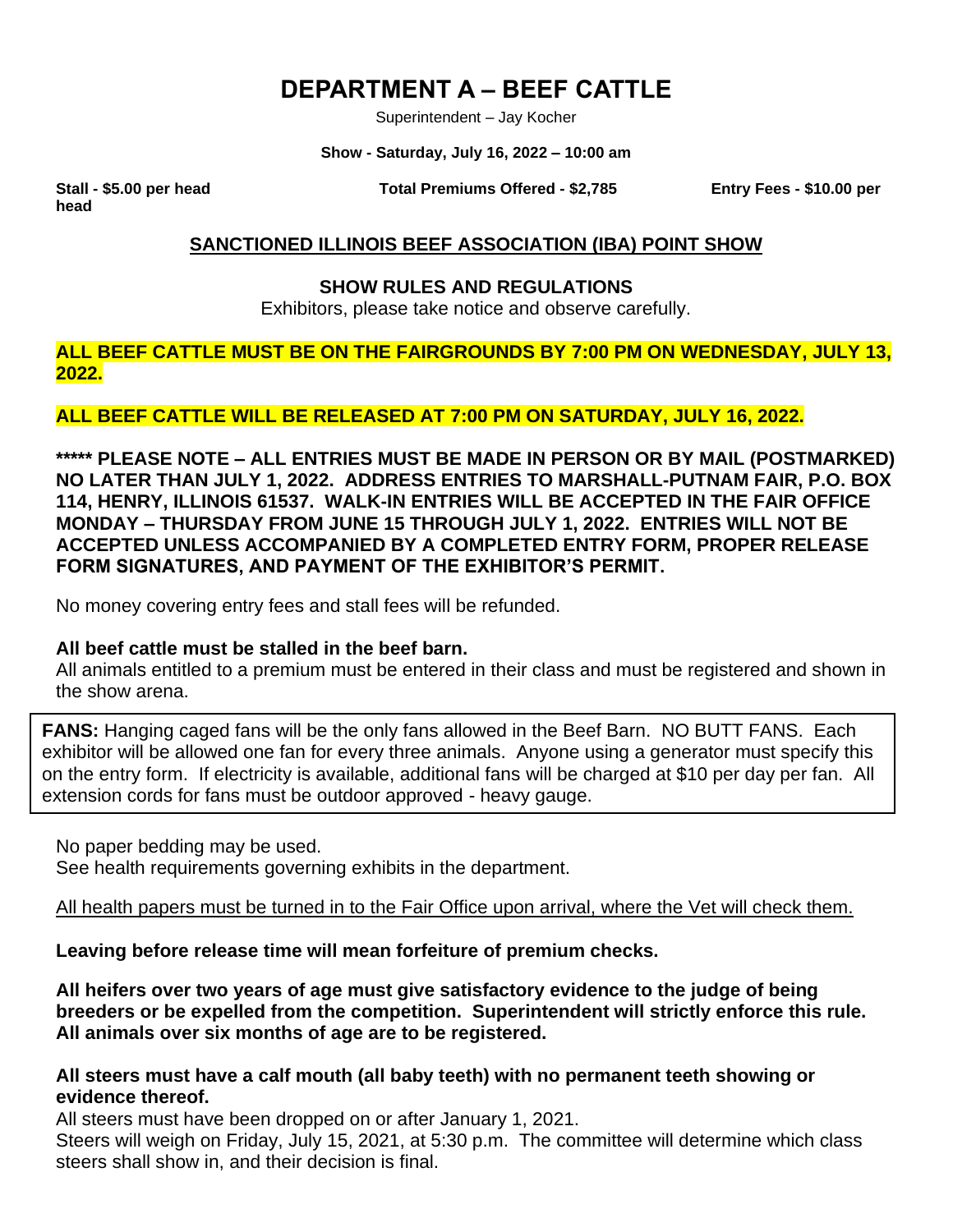**ALL PUREBRED LIVESTOCK, INCLUDING AOB, MUST HAVE REGISTRATION PAPERS TO EXHIBIT. ALL REGISTRATION PAPERS WILL BE CHECKED AND MUST BE IN THE EXHIBITOR'S POSSESSION DURING THE FAIR. IF ANY EXHIBITOR IS FOUND TO BE IN VIOLATION, THEY WILL BE DISQUALIFIED IMMEDIATELY.**

No refunds to non-winner.

**No entry fee needs to be paid for CHAMPION or RESERVE classes.**

First winners will be eligible to show in Champion classes.

Show order will be determined by the Superintendent and posted in the show ring.

#### **ENTRY FORMS** –

Entry must be made in the name of the owner.

Entries will be determined by class number given.

Entry forms may be photocopied if needed.

Rules listed here, along with those listed in Regulations and General Arrangements that are applicable to this department, are to be followed.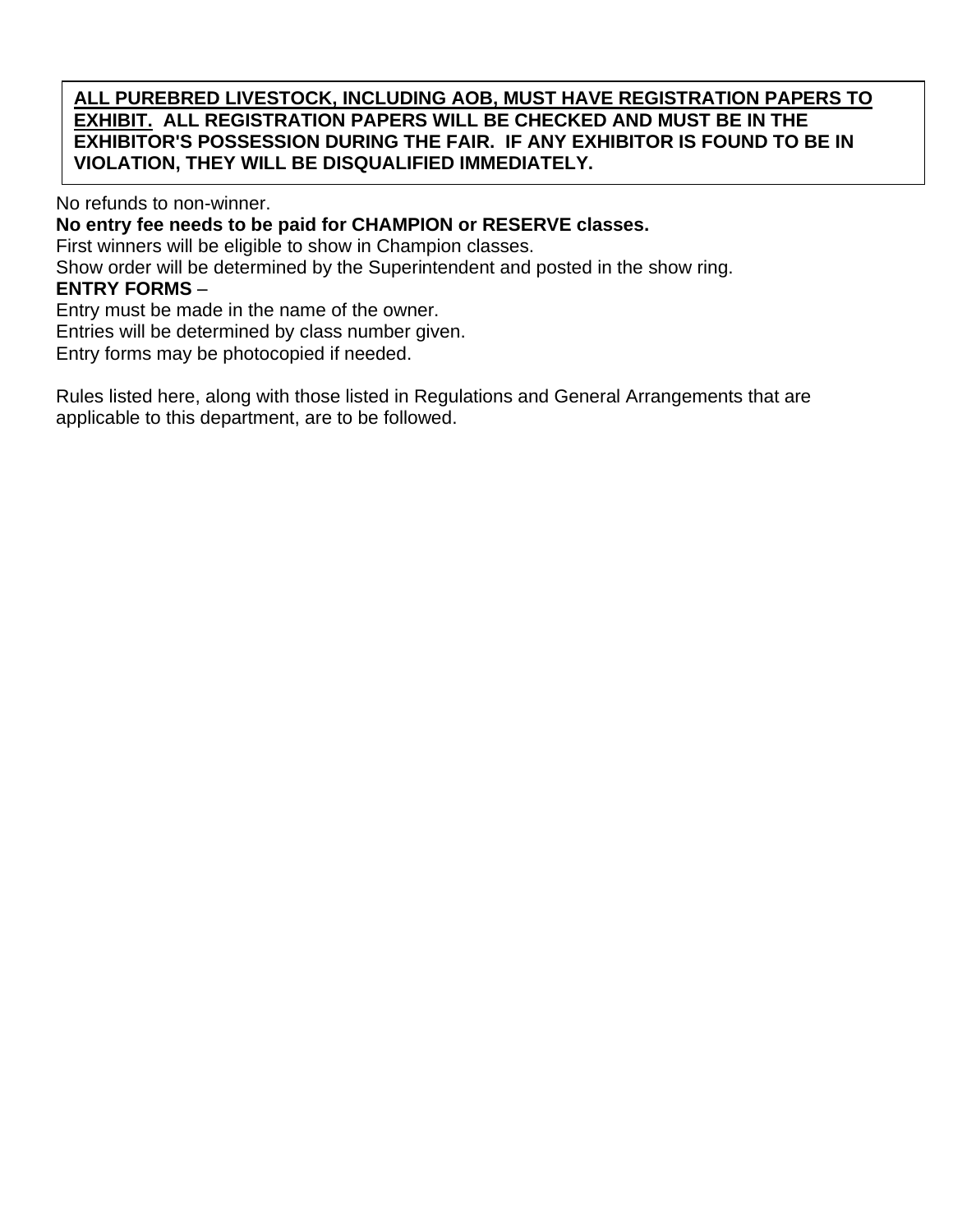## **SECTION 1 – HEIFERS**

## **Classes will be determined following these rules: Show order will be determined by Superintendent.**

**When making entries, assume there is only one class so enter under the first-class number. Example: 100% Purebred – Department A – Section 1 – Class 1**

|                                       | 100% PUREBRED                                                                                        | AOB - LESS THAN 100%                                          | <b>DISCRIPTION</b>                                         | 1 <sup>st</sup> | 2nd            | 3rd  | 4th  |  |  |
|---------------------------------------|------------------------------------------------------------------------------------------------------|---------------------------------------------------------------|------------------------------------------------------------|-----------------|----------------|------|------|--|--|
| SECTION <sub>1</sub>                  | $\mathbf{1}$                                                                                         | 11<br>Heifer, dropped on or after 1-1-21 and before 3-1-21    |                                                            | \$50            | \$40           | \$30 | \$15 |  |  |
|                                       | 2                                                                                                    | 12                                                            | Heifer, dropped on or after 3-1-21 and before 4-1-21       | \$50            | \$40           | \$30 | \$15 |  |  |
|                                       | 3                                                                                                    | 13                                                            | Heifer, dropped on or after 4-1-21                         | \$50            | \$40           | \$30 | \$15 |  |  |
| <b>Section 100 - Champion Classes</b> |                                                                                                      |                                                               |                                                            |                 |                |      |      |  |  |
| SECTION 100                           | 100                                                                                                  | <b>CHAMPION PUREBRED HEIFER</b><br>(FROM CLASSES 1-3)         |                                                            |                 | \$75 & Ribbon  |      |      |  |  |
|                                       | 101                                                                                                  | <b>RESERVE CHAMPION PUREBRED HEIFER</b><br>(FROM CLASSES 1-3) |                                                            |                 | \$50 & Ribbon  |      |      |  |  |
|                                       | 110                                                                                                  | <b>CHAMPION AOB HEIFER</b><br>(FROM CLASSES 11-13)            |                                                            |                 | \$75 & Ribbon  |      |      |  |  |
|                                       | 111                                                                                                  |                                                               | <b>RESERVE CHAMPION AOB HEIFER</b><br>(FROM CLASSES 11-13) | \$50 & Ribbon   |                |      |      |  |  |
|                                       | 200                                                                                                  |                                                               | <b>Grand Champion Heifer Overall</b>                       | \$100 & Rosette |                |      |      |  |  |
|                                       | 202                                                                                                  |                                                               | <b>Reserve Grand Champion Heifer Overall</b>               | \$75 & Rosette  |                |      |      |  |  |
|                                       | 203                                                                                                  |                                                               | 3rd Heifer Overall                                         | \$50 & Rosette  |                |      |      |  |  |
|                                       | If there are more than 20 Heifers Overall, 4 <sup>th</sup> & 5 <sup>th</sup> Overall with be placed. |                                                               |                                                            |                 |                |      |      |  |  |
|                                       | 204                                                                                                  |                                                               | 4 <sup>th</sup> Heifer Overall                             | \$25 & Rosette  |                |      |      |  |  |
|                                       | 205                                                                                                  | 5 <sup>th</sup> Heifer Overall                                |                                                            |                 | \$20 & Rosette |      |      |  |  |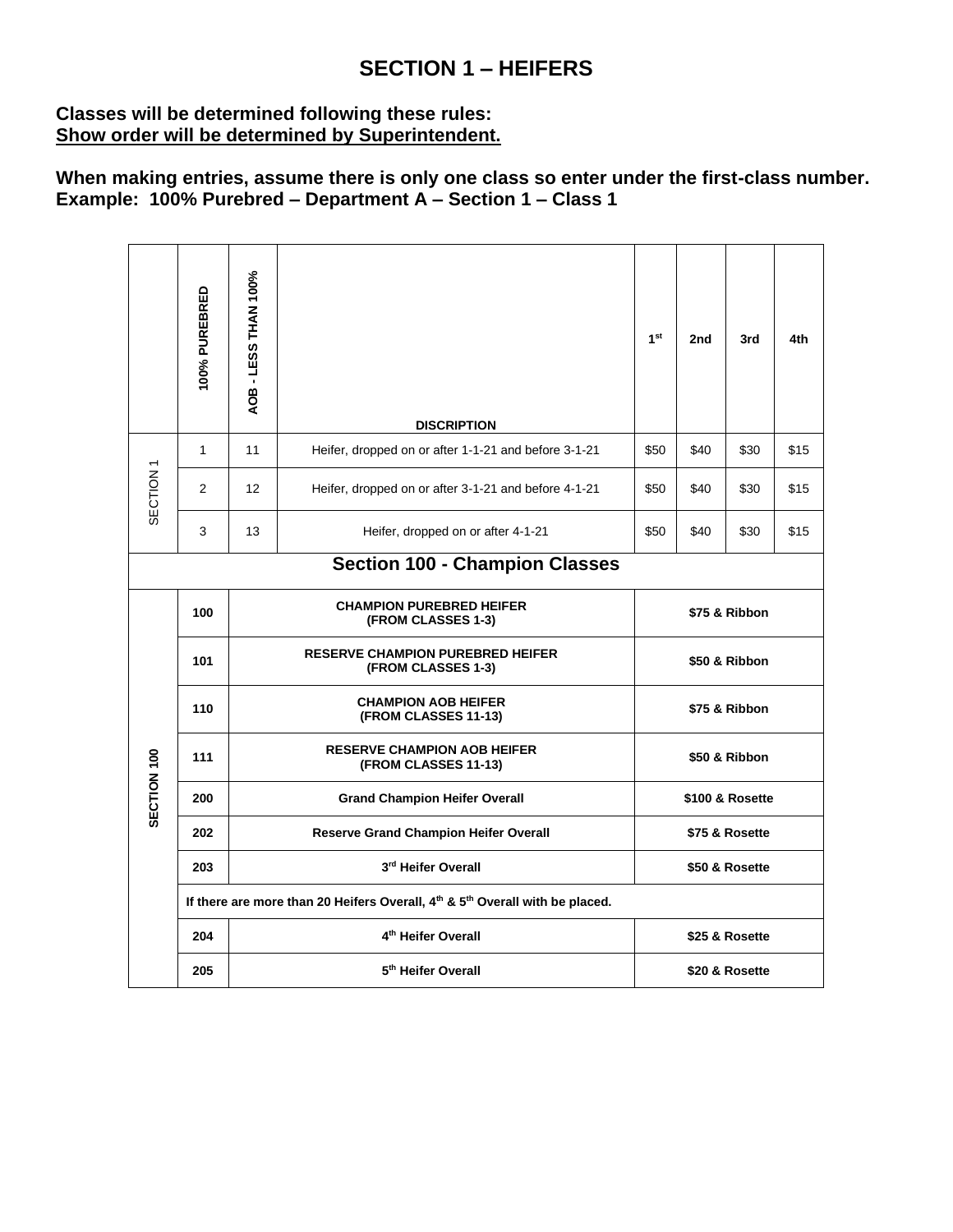## **SECTION 2 - STEERS**

## **Classes will be determined following these rules: If there are 5 or more entries in a breed, then there will be two classes. Show order will be determined by Superintendent.**

## **When making entries, assume there is only one class so enter under the first class number. Example: 100% Purebred – Department A – Section 2 – Class 1A**

|                      | PUREBRED<br>100% | 100%<br>LESS THAN<br>٠<br>AOB | CROSSBRED | <b>DISCRIPTION</b>       | 1st  | 2nd  | 3rd  | 4th  |
|----------------------|------------------|-------------------------------|-----------|--------------------------|------|------|------|------|
| SECTION <sub>2</sub> | 1A               | 2B                            | 3C        | <b>STEER ENTRY CLASS</b> |      |      |      |      |
|                      | 1                | 11                            | 21        | Lightweight Steer        | \$50 | \$40 | \$30 | \$15 |
|                      | 2                | 12                            | 22        | Heavyweight Steer        | \$50 | \$40 | \$30 | \$15 |

## **Section 100 - Champion Classes**

|             | 300                                                                         | <b>CHAMPION PUREBRED STEER</b><br>(CLASSES 1 & 2)            | \$75 & Ribbon   |  |  |  |  |
|-------------|-----------------------------------------------------------------------------|--------------------------------------------------------------|-----------------|--|--|--|--|
|             | 301                                                                         | <b>RESERVE CHAMPION PUREBRED STEER</b><br>(CLASSES 1 & 2)    | \$50 & Ribbon   |  |  |  |  |
|             | 310                                                                         | <b>CHAMPION AOB STEER</b><br>(CLASSES 11 & 12)               | \$75 & Ribbon   |  |  |  |  |
|             | 311                                                                         | <b>RESERVE CHAMPION AOB STEER</b><br>(CLASSES 11 & 12)       | \$50 & Ribbon   |  |  |  |  |
|             | 320                                                                         | <b>CHAMPION CROSSBRED STEER</b><br>(CLASSES 21 & 22)         | \$75 & Ribbon   |  |  |  |  |
| SECTION 100 | 321                                                                         | <b>RESERVE CHAMPION CROSSBRED STEER</b><br>(CLASSES 21 & 22) | \$50 & Ribbon   |  |  |  |  |
|             | 400                                                                         | <b>Grand Champion Steer Overall</b>                          | \$100 & Rosette |  |  |  |  |
|             | 402                                                                         | <b>Reserve Grand Champion Steer Overall</b>                  | \$75 & Rosette  |  |  |  |  |
|             | 403                                                                         | 3rd Steer Overall                                            | \$50 & Rosette  |  |  |  |  |
|             | If there are more than 20 Steers Overall, 4th & 5th Overall with be placed. |                                                              |                 |  |  |  |  |
|             | 404                                                                         | 4 <sup>th</sup> Steer Overall                                | \$25 & Rosette  |  |  |  |  |
|             | 405                                                                         | 5 <sup>th</sup> Steer Overall                                | \$20 & Rosette  |  |  |  |  |